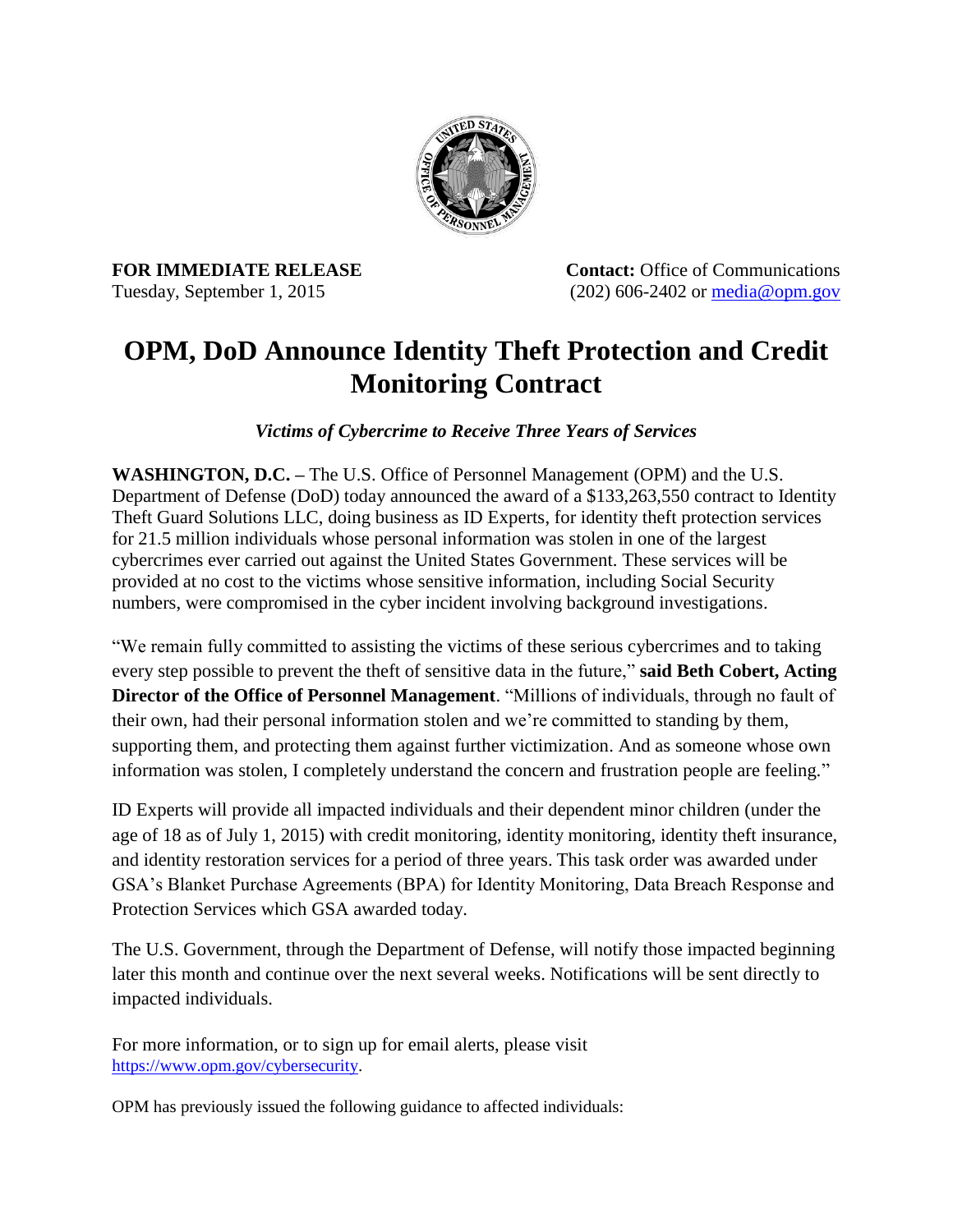- Monitor financial account statements and immediately report any suspicious or unusual activity to financial institutions.
- Request a free credit report at www.AnnualCreditReport.com or by calling 1-877-322-8228. Consumers are entitled by law to one free credit report per year from each of the three major credit bureaus – Equifax<sup>®</sup>, Experian<sup>®</sup>, and TransUnion<sup>®</sup> – for a total of three reports every year. Contact information for the credit bureaus can be found on the Federal Trade Commission (FTC) website, [www.ftc.gov.](http://www.ftc.gov/)
- Review resources provided on the FTC identity theft website, [www.ftc.gov/idtheft.](http://www.ftc.gov/idtheft) The FTC maintains a variety of consumer publications providing comprehensive information on computer intrusions and identity theft.
- You may place a fraud alert on your credit file to let creditors know to contact you before opening a new account in your name. Simply call TransUnion® at 1-800-680-7289 to place this alert. TransUnion® will then notify the other two credit bureaus on your behalf.

How to avoid being a victim:

- Be suspicious of unsolicited phone calls, visits, or email messages from individuals asking about employees or other internal information. If an unknown individual claims to be from a legitimate organization, try to verify his or her identity directly with the company.
- Do not provide personal information or information about your organization, including its structure or networks, unless you are certain of a person's authority to have the information.
- Do not reveal personal or financial information in email, and do not respond to email solicitations for this information. This includes following links sent in email.
- Do not send sensitive information over the Internet before checking a website's security (for more information, see Protecting Your Privacy, [http://www.us](http://www.us-cert.gov/ncas/tips/ST04-013)[cert.gov/ncas/tips/ST04-013\)](http://www.us-cert.gov/ncas/tips/ST04-013).
- Pay attention to the URL of a website. Malicious websites may look identical to a legitimate site, but the URL may use a variation in spelling or a different domain (e.g., .com vs. .net).
- If you are unsure whether an email request is legitimate, try to verify it by contacting the company directly. Do not use contact information provided on a website connected to the request; instead, check previous statements for contact information. Information about known phishing attacks is also available online from groups such as the Anti-Phishing Working Group (http://www.antiphishing.org).
- Install and maintain anti-virus software, firewalls, and email filters to reduce some of this traffic (for more information, see Understanding Firewalls, http://www.uscert.gov/ncas/tips/ST04-004; Understanding Anti-Virus Software, http://www.uscert.gov/ncas/tips/ST04-005; and Reducing Spam, http://www.uscert.gov/ncas/tips/ST04-007).
- Take advantage of any anti-phishing features offered by your email client and web browser.